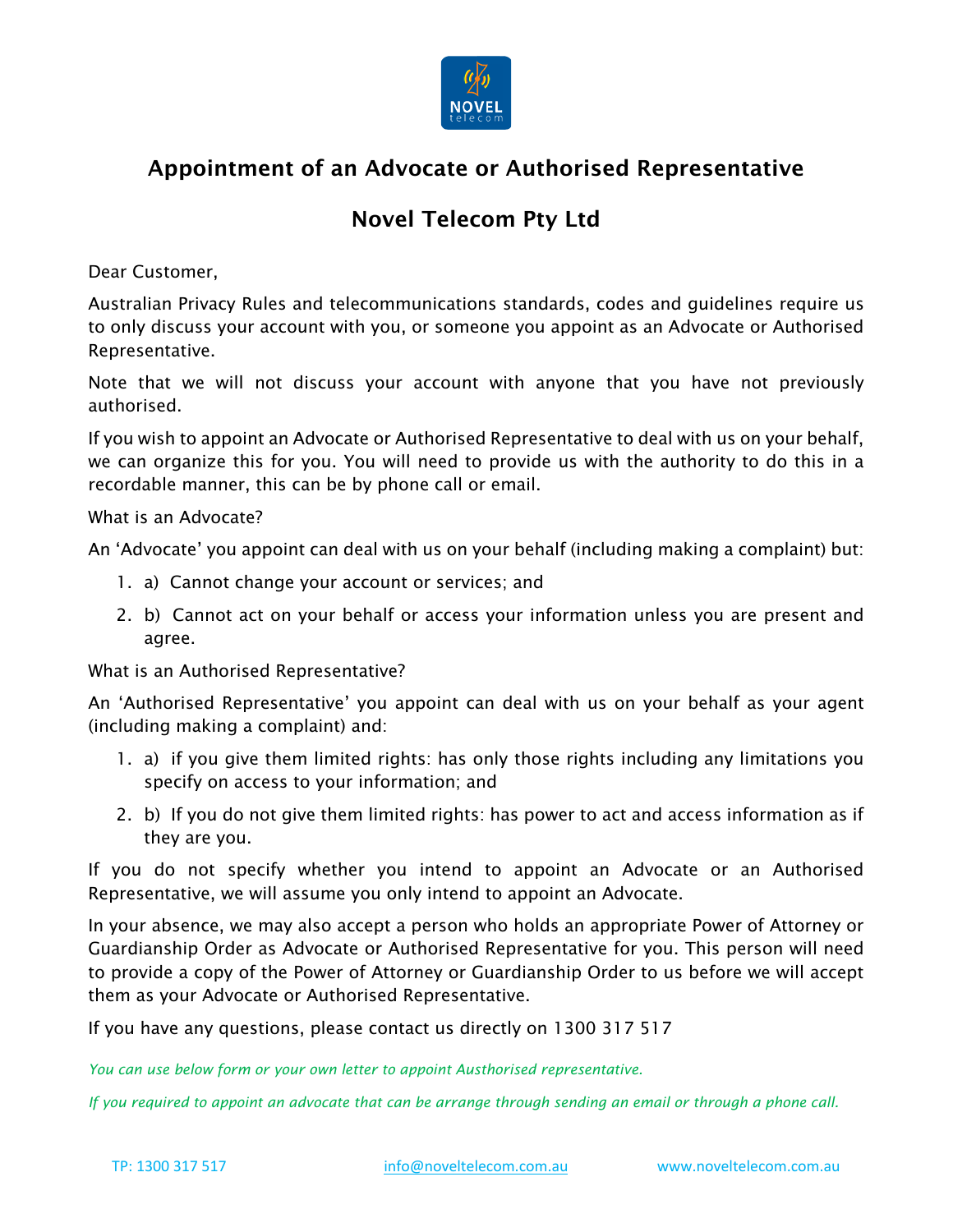

# Appointment of Authorised Representative

Your details:

Account number: (THIS CAN FIND IN TOP RIGHT CORNER OF A INVOICE)

\_\_\_\_\_\_\_\_\_\_\_\_\_\_\_\_\_\_\_\_\_\_\_\_\_\_\_\_\_\_\_\_\_\_\_\_\_\_\_\_\_\_\_\_\_\_\_\_\_\_\_\_\_\_\_\_\_\_\_\_\_\_\_\_\_\_\_

Account holder's full name (note: you must be the account holder to appoint an Authorised Representative):

\_\_\_\_\_\_\_\_\_\_\_\_\_\_\_\_\_\_\_\_\_\_\_\_\_\_\_\_\_\_\_\_\_\_\_\_\_\_\_\_\_\_\_\_\_\_\_\_\_\_\_\_\_\_\_\_\_\_\_\_\_\_\_\_\_\_\_

#### "I wish to appoint the following person as my Authorised Representative":

### Your Authorised Representative's details

Authorised Representative's full name:

\_\_\_\_\_\_\_\_\_\_\_\_\_\_\_\_\_\_\_\_\_\_\_\_\_\_\_\_\_\_\_\_\_\_\_\_\_\_\_\_\_\_\_\_\_\_\_\_\_\_\_\_\_\_\_\_\_\_\_\_\_\_\_\_\_\_\_\_

Authorised Representative's telephone number:

\_\_\_\_\_\_\_\_\_\_\_\_\_\_\_\_\_\_\_\_\_\_\_\_\_\_\_\_\_\_\_\_\_\_\_\_\_\_\_\_\_\_\_\_\_\_\_\_\_\_\_\_\_\_\_\_\_\_\_\_\_\_\_\_\_\_\_\_

Authorised Representative's email address (if applicable):

\_\_\_\_\_\_\_\_\_\_\_\_\_\_\_\_\_\_\_\_\_\_\_\_\_\_\_\_\_\_\_\_\_\_\_\_\_\_\_\_\_\_\_\_\_\_\_\_\_\_\_\_\_\_\_\_\_\_\_\_\_\_\_\_\_\_\_\_

Authorised Representative's physical address:

\_\_\_\_\_\_\_\_\_\_\_\_\_\_\_\_\_\_\_\_\_\_\_\_\_\_\_\_\_\_\_\_\_\_\_\_\_\_\_\_\_\_\_\_\_\_\_\_\_\_\_\_\_\_\_\_\_\_\_\_\_\_\_\_\_\_\_\_

Limitations of the Authorised Representative's rights (Specify anything that your Authorised Representative should NOT be allowed to do on your behalf. If left blank, the Authorised Representative has the power to act as if they were you.):

\_\_\_\_\_\_\_\_\_\_\_\_\_\_\_\_\_\_\_\_\_\_\_\_\_\_\_\_\_\_\_\_\_\_\_\_\_\_\_\_\_\_\_\_\_\_\_\_\_\_\_\_\_\_\_\_\_\_\_\_\_\_\_\_\_\_\_\_\_\_\_\_\_\_\_\_\_\_\_\_\_\_\_\_\_\_\_\_\_\_

\_\_\_\_\_\_\_\_\_\_\_\_\_\_\_\_\_\_\_\_\_\_\_\_\_\_\_\_\_\_\_\_\_\_\_\_\_\_\_\_\_\_\_\_\_\_\_\_\_\_\_\_\_\_\_\_\_\_\_\_\_\_\_\_\_\_\_\_\_\_\_\_\_\_\_\_\_\_\_\_\_\_\_\_\_\_\_\_\_\_

\_\_\_\_\_\_\_\_\_\_\_\_\_\_\_\_\_\_\_\_\_\_\_\_\_\_\_\_\_\_\_\_\_\_\_\_\_\_\_\_\_\_\_\_\_\_\_\_\_\_\_\_\_\_\_\_\_\_\_\_\_\_\_\_\_\_\_\_\_\_\_\_\_\_\_\_\_\_\_\_\_\_\_\_\_\_\_\_\_\_